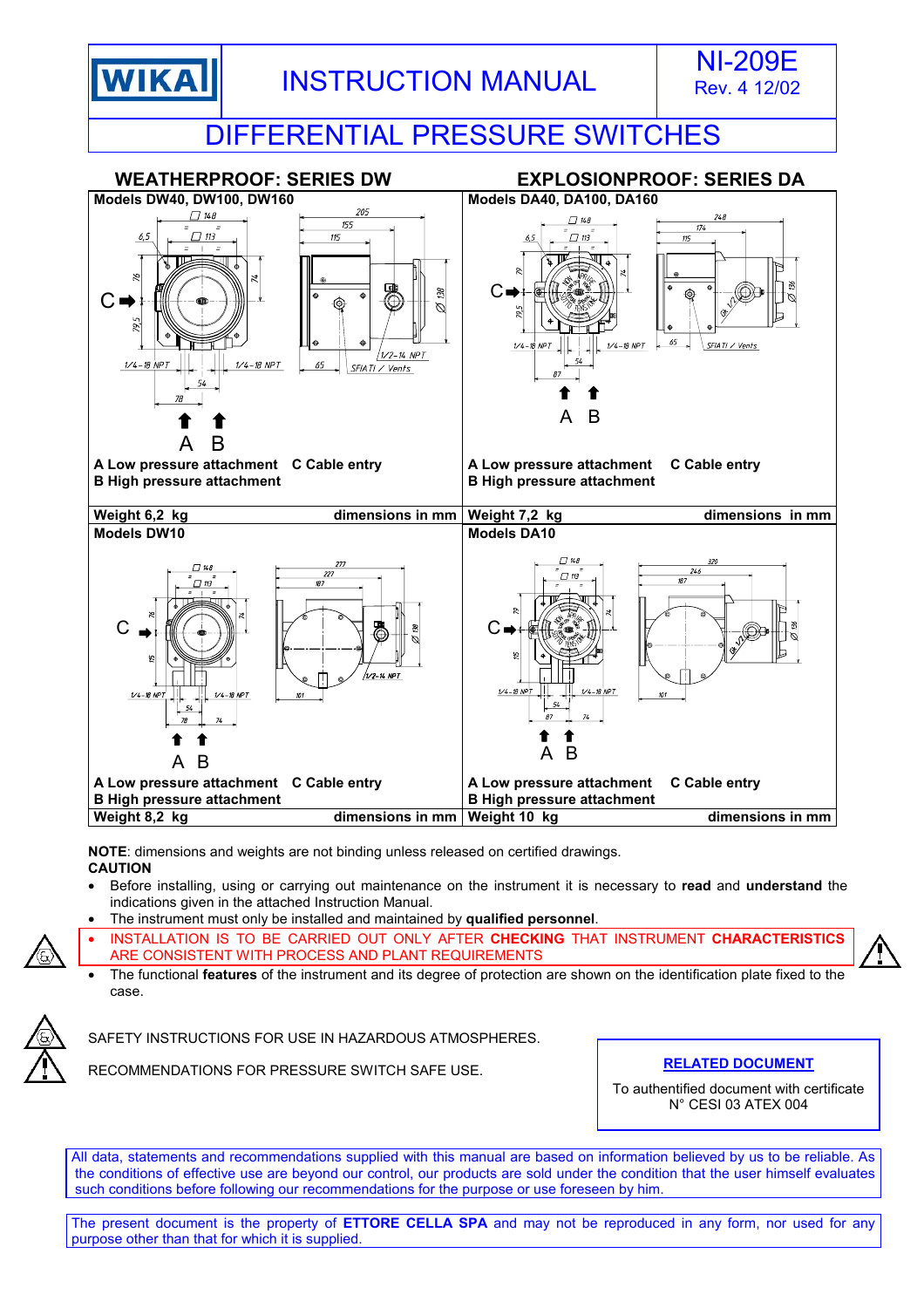

### **1. GENERAL NOTES**

### **1.1 FOREWORD**

The wrong choice of a series or a model, as well as the incorrect installation, lead to malfunction and reduce instrument life. Failure to follow the indications given in this manual can cause damage to the instrument, the environment and persons.

### **1.2 ALLOWED OVERRANGE**

Pressures exceeding the working range can be **occasionally** tolerated provided they remain within the limits stated in the instrument features (vacuum or proof pressure). **Continuous** pressures exceeding the working range can be applied to the instrument, provided they are clearly stated in the instrument features. The current and voltage values stated in the technical specifications and ratings must **not** be exceeded. Transitory overranges can have a destructive effect on the switch.

### **1.3 MECHANICAL VIBRATIONS**

Can generally lead to the wearing of some parts of the instrument or cause false actuation. It is therefore recommended that the instrument be installed in a place where there are no vibrations. In cases where this is impossible it is advisable to take measures to lessen the effects (elastic supports, installation with the pin of the microswitch positioned at right angles to the vibration plane, etc.).

### **1.4 TEMPERATURE**

Due to the temperature of both the environment and the process fluid, the temperature of the instrument could exceed the allowed limits (normally from -20° to +70°C). Therefore, in case it does, suitable measures (protection against heat radiation, fluid separators, cooling coils, heated lockers) must be taken. The process fluid or its impurities must not in any case solidify inside the instrument chambers.

### **2. OPERATING PRINCIPLE**

The differential pressure, acting on the sensitive diaphragm element, determines its elastic deformation which is used to actuate one or two electric microswitches regulated at set point values. The microswitches are of the snap acting type with automatic reset. When the pressure moves away from the set values, returning towards the normal values, the switch is reset. The dead band (difference between the set point value and the reset value) can be set or adjustable (letter R in the contact codes).

### **3. IDENTIFICATION PLATE AND MARKINGS**

The instrument is fitted with a metal plate bearing all its functional characteristics and – in case of explosionproof execution (Series DA) – also the markings prescribed by standard CEI EN 50014. Fig. 1 shows the plate mounted on explosionproof instruments.



- responsible for production surveillance. 2 Apparatus classification according to ATEX 94/9 CE
- directive. 3 Type of protection and ambient temperature limits of operation.
- 4 Notified body that issued the type certificate and number of said certificate

### **4. SET POINT REGULATION**

Each microswitch is independent and can be regulated by means of a screw (for adjustment) in such a way that it is released when the pressure reaches (increasing or decreasing) the desired value (set point).

The instrument is usually supplied with the switches set at the setting range value nearest to zero (**factory calibration**).

The instrument is supplied with an adhesive rating plate showing the set point calibration value. With **factory calibration** the values are not indicated on the ratings as these are temporary and will be modified with the definitive values.

Prior to installation the instrument must **be calibrated** and the definitive calibration values written on the adhesive rating plate using a suitable indelible ink pen.

If the instrument has been ordered with a **specific calibration**, it is a good rule to check the calibration values marked on the relevant adhesive label, prior to installation.



The position of the adjustment screws is given in fig. 2. The effect that the direction of rotation of the adjustment screws has is described on the adhesive plate.

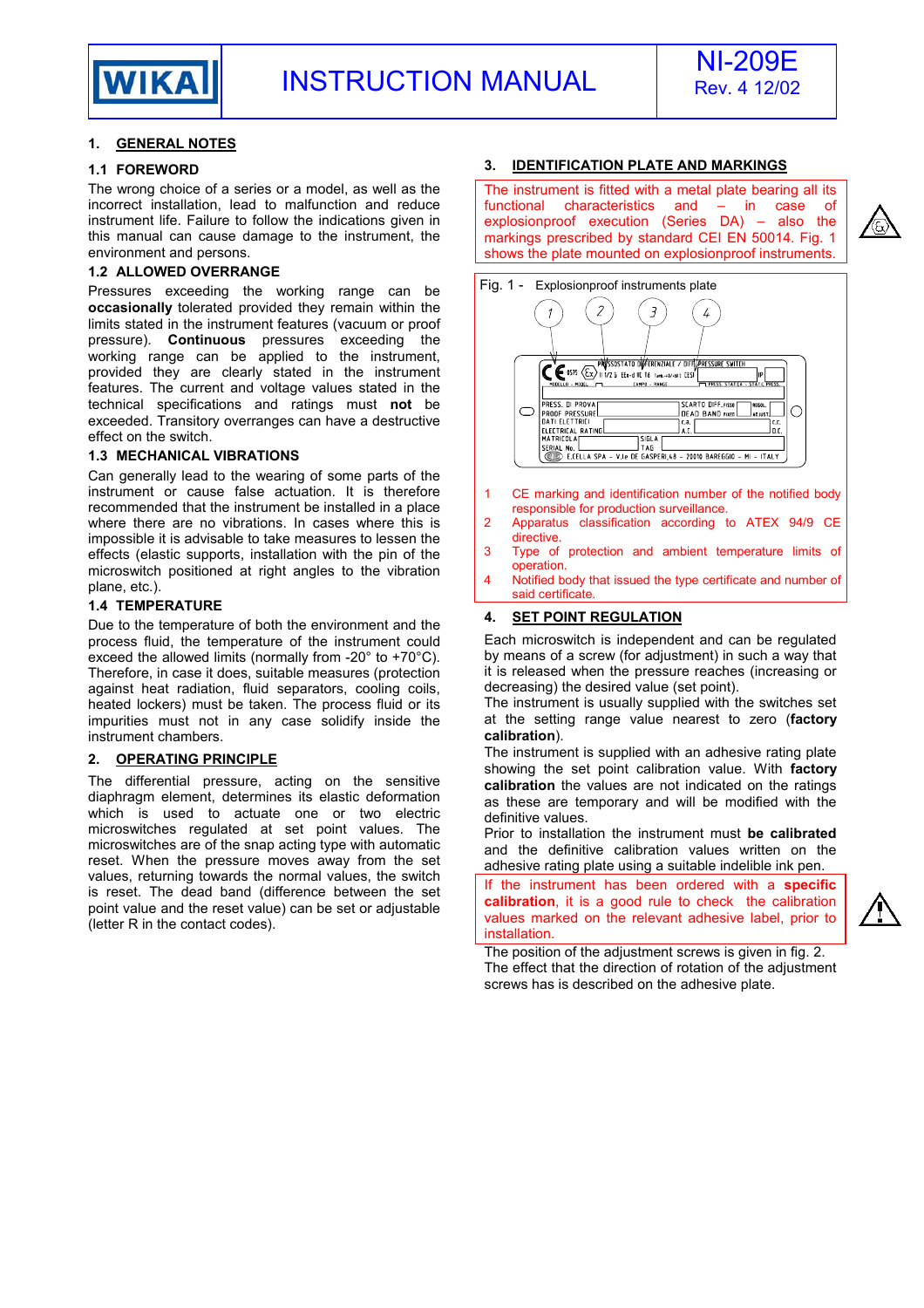





### **5. SET POINT CALIBRATION**

In order to proceed with the calibration and the periodical functional verification of the instrument a suitable **calibration circuit** (fig. 5) and an adequate pressure source is required.

### **5.1 PRELIMINARY OPERATIONS**

### **Weatherproof pressure switches (Series DW) (Fig. 3)**

Remove the blocking device fixed to the side of the instrument case and the adjustment screw access plate. Remove the cover be rotating it anticlockwise.

Fig. 3 - Weatherproof pressure switch cover blocking device and plumbing



**CAUTION:** do not open the cover of explosionproof pressure switches (Series DA) when energized, in explosive atmospheres.

Loosen the locking headless screw situated on the cover using a 1,5 hexagonal key then unscrew the cover. Remove the internal blocking device inserted on the closure plugs and slide out the plugs.



### **5.2 CALIBRATION CIRCUIT AND OPERATIONS**

Prepare the control circuit as indicated in Fig.5. The warning lamps should be connected to contact 1 or 2 in the NO or NC position according to the required contact action.

### **Connection of C and NO terminals**

• If the circuit is open at the working pressure, the switch **closes** the circuit as the pressure **increases** when the desired value is reached.

• If the circuit is closed at the working pressure, the switch **opens** the circuit as the pressure **decreases** when the desired value is reached.

### **Connection of C and NC terminals**

**•** If the circuit is closed at the working pressure, the switch **opens** the circuit as the pressure **increases** when the desired value is reached.

• If the circuit is open at the working pressure, the switch **closes** the circuit as the pressure **decreases** when the desired value is reached.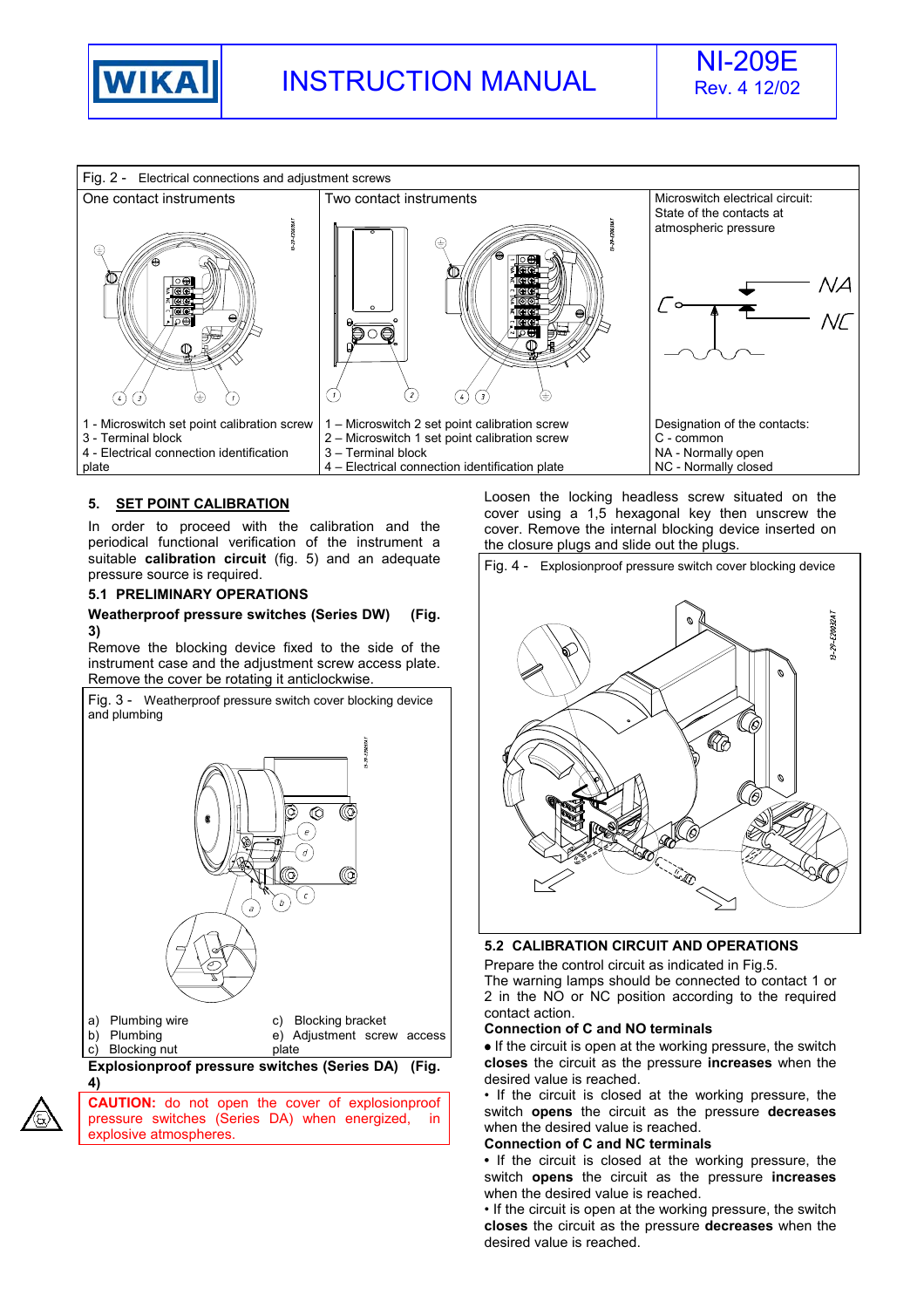

# INSTRUCTION MANUAL NI-209E



The test instrument should have a measurement range approximately equal to or slightly wider than the pressure switch range and should have an accuracy consistent with the precision required to calibrate the set point.

The pressure switch must be mounted in the normal installation position, i.e. with the pressure connection downwards; the instrument must be connected to the pressure source by the + pipe inlet while the - pipe inlet must be at atmospheric pressure.



V2 – Discharge valve P - Pressure source

Avoid forcing the elastic support of the microswitch by hand or with tools. This could affect the instrument functioning.

**CAUTION:** if the switch is of the kind with adjustable dead band (letter R of contacts code) before proceeding with the following operations it is necessary to proceed with the adjustment of the dead band (see attachment NI-704E).

Increase the pressure in the circuit up to the desired set point value for the first microswitch.

Use a wide bladed screwdriver, as indicated on the adhesive plate, until the relative lamp turns on (or turns off).

- If the instrument is equipped with only one contact the calibration is complete.

- If it is equipped with two contacts continue in the following manner.

Vary the pressure until the desired set point value for the second microswitch is reached (fig. 2).

Act on the adjustment screw of the second contact.

Repeat former operations on the first contact, then operations on the second contact, until the required set point precision is obtained. This is necessary due to the reciprocal influence which the microswitches have with the sensitive element of the instrument.

Check the calibration values (varying the pressure in the circuit accordingly) and record them on the adhesive plate using a pen with indelible ink.

### **5.3 FINAL OPERATIONS**

Disconnect the instrument from the calibration circuit. **Weatherproof pressure switches (Series DW)** 

Take the cover, ensure that the sealing gasket is correctly fitted into its seat, insert the cover onto the case, with the blocking gap positioned in correspondence to the blocking bracket.

Turn the cover clockwise closing it tightly. Mount the adjustment screw access plate, then the blocking device as in Fig.3.

Insert the closure plugs of the adjustment screw access holes, **block** them using the internal device and if necessary seal them with plumbing. Screw on the cover and **block** it using the headless screw with which it is equipped (Fig. 4).

Replace the supplied protection caps on the pressure attachment and cable conduit.

**IMPORTANT**: the protection caps should only be definitively removed **during** the connection steps (see §6).

### **6. MOUNTING AND CONNECTIONS**

### **6.1 MOUNTING**

**Surface** mount the instrument by means of the holes provided, or **pipe** mount using the appropriate bracket (see Fig. 9).

The chosen position must be such that vibrations, the possibility of shocks or temperature changes are within tolerable limits. With gas or vapour process fluid, the instrument **must** be positioned higher than the pipe inlet (see Fig. 8). With a liquid process fluid, the instrument can be positioned higher or lower, indifferently (see Fig.7 and 8).

### **6.2 PRESSURE CONNECTIONS**

Connecting lines are an integral part of the instrument in transmitting the measured variable from the measuring point to the instrument.

For a correct installation it is necessary to:

Mount a shut-off valve with drain (root valve) on each process pipe inlet to allow the instrument to be excluded and the connection tubing to be drained. It is recommended that said valve has a capstan blocking device aimed at preventing it being activated casually and without authorisation.

Mount a **3 valve manifold** near the instrument to permit possible functional verification on site and removal of the instrument. It is recommended that the manifold is made up of two service valves, one by-pass valve and two suitably connected drain plugs. The three valves with the drains can be reunited by a single device called a "Three valve manifold".

Mount a three piece joint onto the threaded attachment of the instrument to permit the easy mounting or removal of the instrument itself.

Carry out the connection using a flexible tube in such a way that variations in the temperature of the tube itself do not force the instrument attachment.

Ensure that all the pressure connections are airtight. It is important that there are no leakage in the circuit.

Close root valves, the two service valves, drain plugs and open the by-pass valve.

**NOTE**: if the instrument is used for **level control** in tanks under pressure it is recommended that installation is carried out according to the diagram in figure 8; ensuring that:

- the distance K is greater than  $0.5$  m;
- the seal pot B has a sufficient capacity to maintain

the liquid level at the maximum height over time.

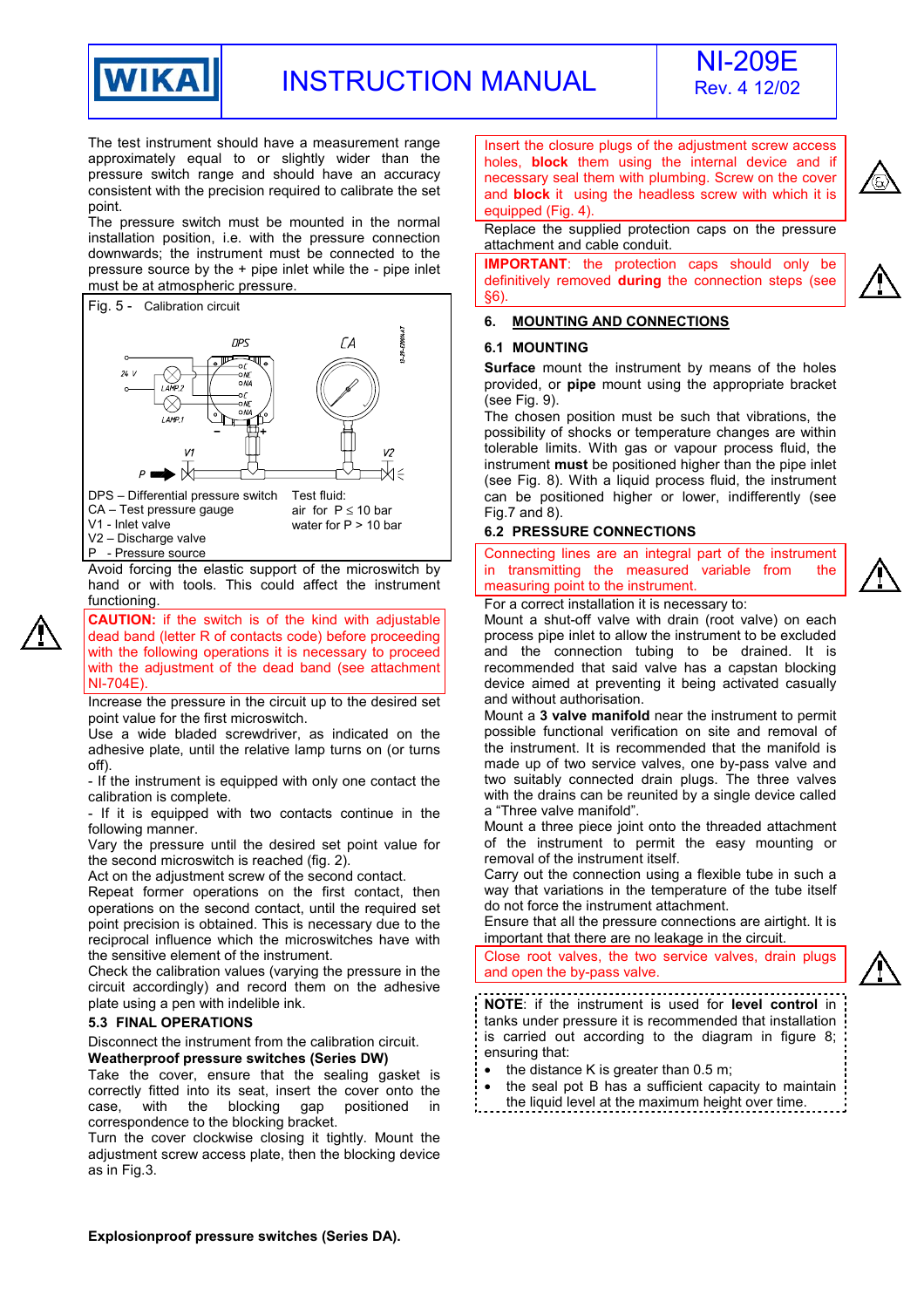



#### **6.3 ELECTRICAL CONNECTIONS 8. PUTTING INTO OPERATION** is recommended to carry out the electrical As the signal transmitted by the instrument is used in a connections according to the applicable standards. In complex system, it is necessary that the means of case of explosionproof instruments (Series DA) see also putting it into operation are established by personnel in the Standard EN-60079-14. If the electrical connection charge of the plant. is carried out in a protected tube, it shall be made so The instrument comes into operation as soon as the root that condensate is prevented from entering instrument valves are opened and then, afterwards, the service enclosure. valve attached to the instrument + inlet pipe is opened, The arrangement shown in figure 7 and 8 is therefore the by-pass valve closed and the service valve attached recommended. to the instrument - inlet pipe is opened. Any possible **CAUTION:** fittings used for the electrical connection of drainage of the connection tubing can be carried out by opening the drains positioned on the instrument. the pressure switch Series DA (explosionproof) shall be certified to Standards EN 50014 and 50018, and shall In case of explosionproof instruments (Series DA), initial guarantee instrument degree of protection (IP65). inspections are to be carried out according to customer procedures and at least in accordance with Standard Check that there is no power in the lines. Remove the cover and carry out the cabling and connections to the EN-60079-17. terminal block (see Fig. 2). Flexible cables with a maximum section of  $1.2 \text{ mm}^2$ **NOTE:** if the instrument is used for **level control** in (16AWG) are recommended using pre-insulated fork thimbles. **Do not**  tanks under pressure and is installed according to the diagram in Fig. 10 proceed as follows: **touch the adjustment screws and do not bend** the Close the root valves V1 and V2 open the valves V3 V4 elastic microswitch supports in order to prevent the V5 (the service and by-pass valves). Fill with the instrument calibration being altered. Ensure that no process fluid, from plug SB positioned on the seal pot B, deposits or wire ends remain inside the case. bleeding air from the plug S positioned on the seal pot As soon as connection steps are completed, mount the near the V2 valve. Then close S and top up the liquid in cover on and make sure it is tight and blocked See Fig. B. Remove air from the breather plug S+ and S-3 and 4. positioned on the instrument, topping up the liquid in B. **6.4 SPECIAL NOTE FOR INSTALLATION OF**  Close the plug SB and the by-pass valve V5 and open **CATEGORY 1/2 G PRESSURE SWITCHES**  the root valves V1 and V2. The instrument is ready for use. Explosionproof pressure switches (Series DA) can be installed on processes requiring apparatus of group II **9. FUNCTIONAL VERIFICATION** category 1 in an ambient requiring apparatus of group II This will be carried out according to the Client's control category 2 (see Fig. 6). procedures. Series **DW** instruments can be verified on the plant if installed as illustrated in Fig. 7 or 8. Fig. 6 - Installation of Group II Cat. 1 / 2 G instruments The instruments Series **DA** may be checked on site only if apparatus suitable for explosive atmospheres are used and provided that **the electric line is not energized**. If this is not the case it is necessary to stop operation, dismount by means of the three piece joints and carry out the verification in a test room. **CAUTION:** do not open the cover of explosionproof pressure switches (Series DA) when energized, in explosive atmospheres. 70NA 0 par.5). in accordance with Standard EN-60079-17. 13-29-20081AT









Verification consists in **checking the calibration value** and possibly regulating the adjustment screw (see

In case of explosionproof instruments (Series DA), inspections of the electrical installation are to be carried out also according to customer procedures and at least



### **7. INSTRUMENT PLUMBING**

### **Weatherproof pressure switches (Series DW)**

The plumbing, aimed as a guarantee against possible tampering of the calibration and electrical connections, can be carried out using a flexible steel wire (a) inserted into the holes in the locking nut (c) and the bracket (d) provided for this purpose (see Fig. 3).

### **Explosionproof pressure switches (Series DA)**

Plumbing is not necessary as the cover is blocked with a headless screw, the closure plugs of the adjustment screw access holes are blocked by means of the internal blocking device and the instrument **does not** have to be opened when installed (see Fig. 4).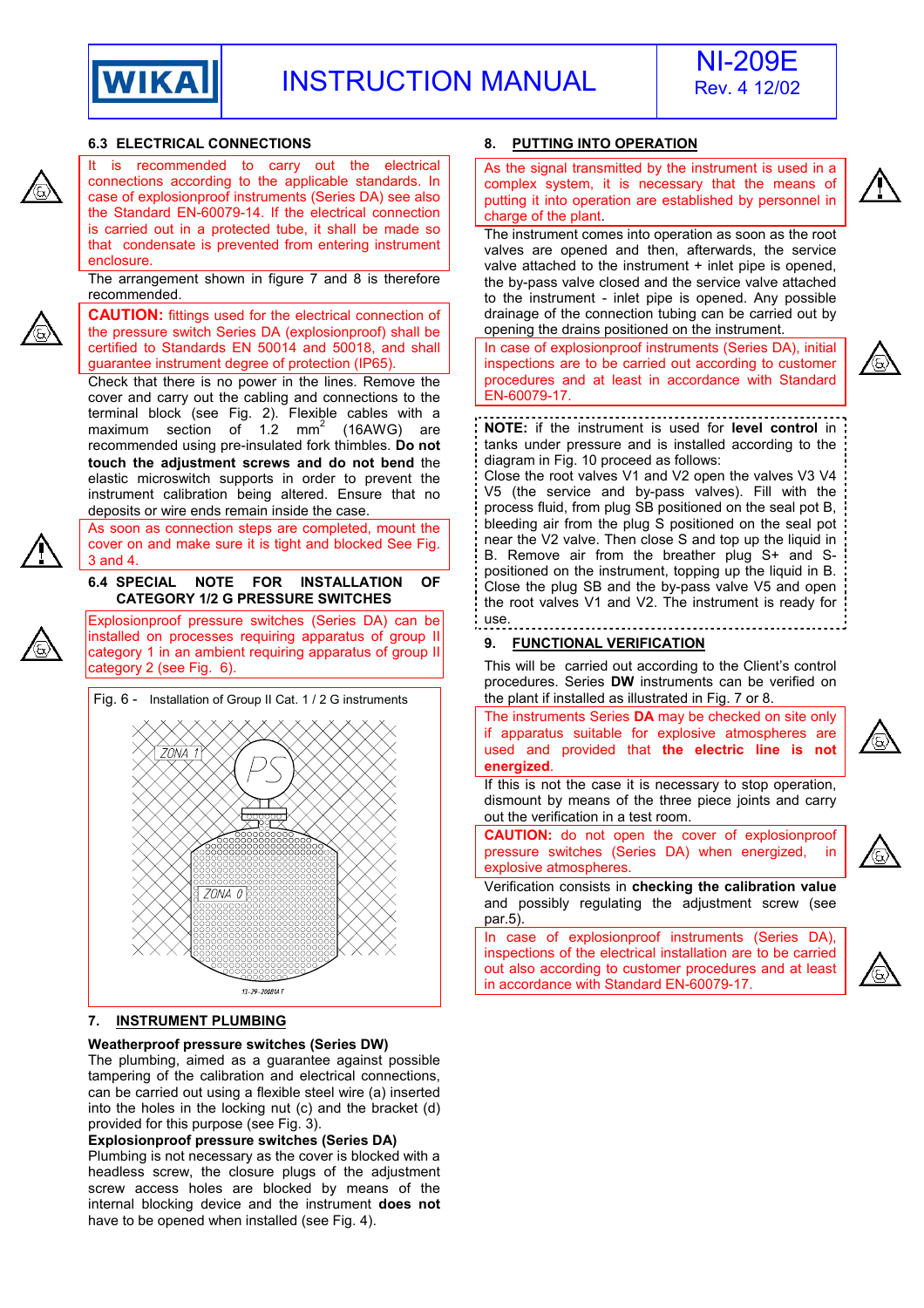

### **10. TROUBLESHOOTING**

**IMPORTANT NOTE: operations involving replacement of essential components must be carried out at our workshop, especially for instruments with explosionproof certificate; this is to guarantee the user the total and correct restoration of the product original characteristics.** 



| <b>MALFUNCTION</b>                           | <b>PROBABLE CAUSE</b>                                                                                                                                                                                                                                                                                                                                                                                                                                                                                                        | <b>REMEDY</b>                                                                                                                                                                                                                                                                                                                                                                                |
|----------------------------------------------|------------------------------------------------------------------------------------------------------------------------------------------------------------------------------------------------------------------------------------------------------------------------------------------------------------------------------------------------------------------------------------------------------------------------------------------------------------------------------------------------------------------------------|----------------------------------------------------------------------------------------------------------------------------------------------------------------------------------------------------------------------------------------------------------------------------------------------------------------------------------------------------------------------------------------------|
| Set point shift                              | in the connection<br>lines<br>Air<br>bubbles<br>(condensation in the case of use of gas;<br>excluding models DW10 and DA10)<br>Solid<br>particles deposited inside<br>the I<br>measurement chambers of the instrument<br>(excluding models DW10 and DA10)<br>Permanent deformation of the sensitive<br>element due to fatigue or non-tolerated over-<br>ranges<br>■ Variation of the elastic features of the l<br>sensitive element due<br>to<br>chemical<br>its<br>corrosion.<br>Leakage of filling fluid (excluding models | ■ Drain using the appropriate plugs<br>Dismount the measurement chambers and<br>clean them (during the mounting phase the<br>screw locking couple is 80 N/m)<br>Recalibrate or replace the sensitive element.<br>Recalibrate or replace the sensitive element<br>with another made of a suitable material. If<br>necessary apply a fluid separator<br>■ Send to the constructor for checking |
| <b>Slow response</b>                         | DW10 and DA10).<br>■ Clogged or obstructed connection line.<br>Root or service valve partially closed.<br>■ Too viscous fluid.                                                                                                                                                                                                                                                                                                                                                                                               | ■ Check and clean line.<br>■ Open valve.<br>Provide instrument with<br>suitable<br>fluid<br>separator.                                                                                                                                                                                                                                                                                       |
| No actuation<br><b>or</b><br>undue actuation | Root or service valve closed.<br>■ By-pass valve open.<br>■ Microswitch contacts damaged.<br>Loosened electrical joints.<br>Interrupted or short-circuited electrical line.                                                                                                                                                                                                                                                                                                                                                  | ■ Open the valve.<br>■ Close the valve.<br>Replace the microswitch.<br>■ Check all electrical joints.<br>■ Check the conditions of the electrical line.                                                                                                                                                                                                                                      |
| <b>Undue actuation</b>                       | ■ Accidental shocks or excessive mechanical<br>vibrations.                                                                                                                                                                                                                                                                                                                                                                                                                                                                   | ■ Modify the mounting.                                                                                                                                                                                                                                                                                                                                                                       |

### **11. STOPPING AND DISMOUNTING**

Before proceeding with these operations **ensure** that the plant or machines have been put into the **conditions** foreseen to allow these operations.

### **With reference to figures 7 and 8**

Remove the power supply (signal) from the electrical line.

Close the service valve (2) and open the by-pass valve. Carefully open the drains.

Do not dispose of the process fluid into the environment, if this can cause pollution or damage to people.

Unscrew the three piece joint (1). **CAUTION:** do not open the cover of explosionproof

pressure switches (Series DA) when energized, in explosive atmospheres.

Unscrew the three piece joint (11) (electrical cable tubing).

Remove the instrument cover and disconnect the electrical cables from the terminal block and earth screws.

Remove the screws fixing the case to the panel (or pipe) and remove the instrument, taking care to slide the electrical conductors out from the case.

Replace the instrument cover. Insulate and protect the conductors remaining on the plant. Temporarily plug the pipes disconnected from the instrument.

In case of explosionproof instruments (Series DA) it is recommended to follow - at least – the standard EN-60079-17 for the withdrawal from service of electrical apparatus.



### **12. DEMOLITION**

The instruments are mainly made of stainless steel and aluminium and therefore, once the electrical parts have been dismounted and the parts coming into contact with fluids which could be harmful to people or the environment have been properly dealt with, they can be scrapped.